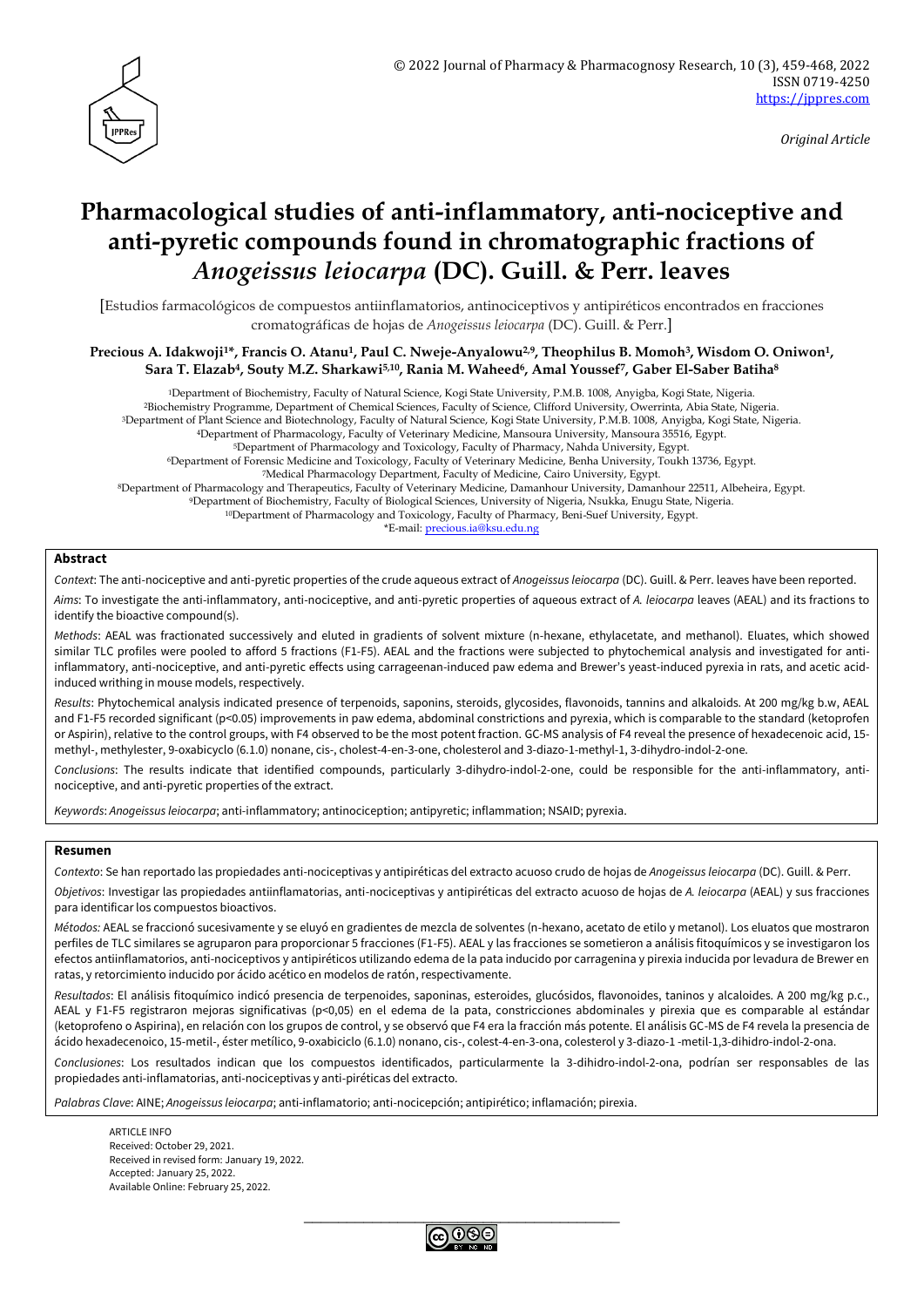## **INTRODUCTION**

Non-steroidal anti-inflammatory drugs (NSAIDs) are used throughout the world to treat and manage inflammation, pain and fever. These drugs mainly target the cyclooxygenases (COX-1 and COX-2) via the eicosanoid biosynthetic pathway. Despite their role in alleviating inflammation, the use of NSAIDs could also result in ulcers as a side effect (Deghrique et al., 2015). They are also associated with side effects such as nausea, respiratory depression, gastrointestinal bleeding, and toxicity to the brain cortex, hepatocytes, cardiac muscles, and glomeruli. Therefore, there is a need for new anti-inflammatory, analgesics, and anti-pyretic drugs with improved efficacy and safety (Almgeer et al., 2015).

Medicinal plants possess numerous phytocompounds that might lead to the discovery of new drugs that may be used to prevent and manage diseases (Lahlou, 2013; Idakwoji et al., 2021a; 2021b). *Anogeissus leiocarpa* (DC.) Guill. & Perr. (family *Combretaceae*) (Fig. 1) is a medicinal plant commonly found in west and central Africa, where it has a wide range of uses (Burkill, 1985). It is commonly called the African Birch. In Nigeria, it is known as Otra in Idoma, Marke (or kwankila) in Hausa, Atara in Ibo and Orin-odan in Yoruba. It has numerous medicinal applications all over Africa (Adigun et al., 2000). The plant parts (leaf, stem, bark and root) are used in traditional medicine for the treatment of some ailments (fever, diarrhea and stomach infections) as they have been reported to possess antimicrobial, hepatoprotective, antioxidant and antidiabetic properties (Batawila, 2005; Etuk and Mohammed, 2009; Atawodi et al., 2011). Our previous study also reported the antinociceptive and anti-pyretic properties of the crude aqueous extract of *A. leiocarpa* leaves (Idakwoji et al., 2019). This present study further evaluated the fractions of the aqueous leaf extract of the plant against experimental models of inflammation, pain, and pyrexia to identify the active principles responsible for these pharmacological activities.

## **MATERIAL AND METHODS**

# **Collection, identification and authentication of plant material**

Fresh leaves of *A. leiocarpa* were harvested from the natural habitat in Agbeji, Dekina Local Government Area, Kogi State, Nigeria (41°24'12.2"N 2°10'26.5"E). The plant sample was identified and authenticated at the Herbarium of the Department of Biological Sciences, Federal University, Lokoja, Kogi State, Nigeria, by an ethnobotanist Mr. Gbenga Akanni. A voucher specimen (FU/1681) was deposited for future reference.



**Figure 1.** *Anogeissus leiocarpa* (DC.) Guill. & Perr.

## **Chemicals and drugs and equipment**

Hexane, ethylacetate, methanol, acetic acid, carrageenan, Brewers' yeast and methylcellulose were purchased from Sigma Chemical Co. Ltd (U.S.A), ketoprofen and Aspirin were purchased from Health seal® Pharmacy Ltd., Lokoja, Nigeria. Silica gel (70- 230 mesh) and pre-coated silica gel  $60F_{254}$  on aluminum sheets were purchased from Sigma Chemical Co. Ltd. (USA). Clinical thermometer (Boots, Birmingham, England) and Vernier caliper (Mitutuyo corporation, Japan).

## **Study animals**

Healthy adult Wistar rats (130-170 g) and mice (24- 30 g) were used for this study. They were purchased from the Animal House Facility of Salem University, Lokoja, Kogi State, Nigeria, and kept in stainless steel cages under standard laboratory conditions with a 12 h dark/light cycle guaranteed at the facility. They were maintained on standard rodent feed and potable drinking water *ad libitum* and were allowed to acclimatize to the laboratory environment for a period of 7 days prior to the experiment. The study animals were accorded humane care in accordance with the recommendations of the institutional ethical committee and the International Guidelines for Handling of Laboratory Animals (National Research Council, 1996). The Institutional Ethics and Biosafety Committee of the Faculty of Biological Sciences, University of Nigeria, Nsukka, Nigeria, with Ethics Committee Approval No. UNN/FBS/EC/1020 on April 5th, 2019.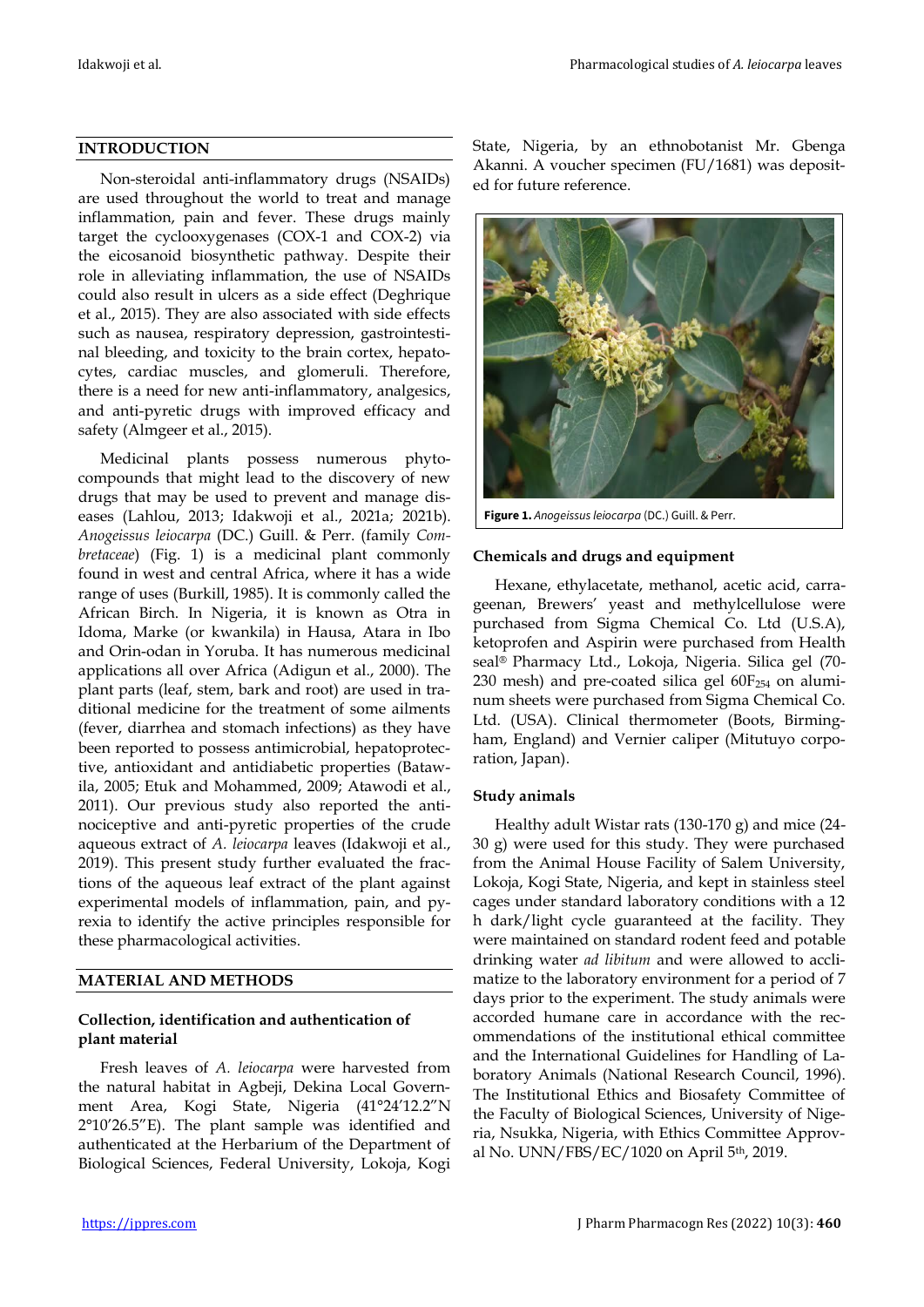The leaves of *A. leiocarpa* were rinsed with distilled water in order to remove all debris. The leaves were shade-dried for seven days and subsequently pulverized using an electric blender. Two thousand (2000) grams of the pulverized leaves were soaked in distilled water for 72 h. The resulting mixture was filtered using Whatman No. 1 filter paper, and the extract was concentrated using a freeze-dryer and thereafter referred to as AEAL.

## **Fractionation**

Wet silica gel (70-230 mesh) was loaded into a column, and AEAL was added on the upper layer (Adzu et al., 2007). The crude extract was eluted successively in gradients of solvent mixture (hexane, ethyl acetate, and methanol) in multiples of 100 mL and each fraction was collected separately. Thin layer chromatographic (TLC) was carried out on aluminum TLC sheets precoated with silica gel  $60PF_{254}$ . The plates were dried using an air blower and developed at room temperature using a Shandon chromatographic tank. Spots on TLC plates were visualized under UV light (254 and 366 nm) and spraying with 10% sulphuric acid, followed by heating at 110°C for 5 min. Eluates that showed similar TLC profiles were combined to produce 5 main fractions, which were tested separately for anti-inflammatory, anti-nociceptive, and anti-pyretic activities.

# **Phytochemical analysis of fractions**

The fractions obtained were subjected to phytochemical screening following the procedures described by Sofowora (1993) to determine the predominant secondary metabolites in each fraction.

## **Carrageenan-induced paw edema in rats**

The study was carried out according to the method described by Winter et al. (1962). A total of forty (40) Wistar rats were divided into eight groups of five rats each. Group 2 was pre-treated with the 200 mg/kg AEAL, groups 3-7 were pre-treated with 200 mg/kg to F1-5, respectively, while groups 8 and 1 received ketoprofen (10 mg/kg body weight) and normal saline (1 mL/kg body weight) as positive and normal controls respectively. All doses were given via intraperitoneal route. After 30 min, 0.1 mL of freshly prepared carrageenan suspension  $(1\% \text{ w/v} \cdot \text{in normal})$ saline) was injected into the plantar region of the left hindpaw of each rat. The paw diameter was measured with the aid of Vernier caliper at 0, 1, 2, 3, and 4 h after injection of the carrageenan. Percentage inhibition of edema was calculated using the following formula [1].

Edema inhibition (%) =  $\frac{\text{Mean edema increase (Ct)} - \text{Mean edema increase (Tt)}}{\text{Mean edema increase (Ct)}} \times 100$ [1]

Where Ct: Control group at time 1, 2, 3 and 4 h. Tt: Treated groups at times 1, 2, 3, and 4 h.

# **Acetic acid-induced writhing test**

Forty randomly selected adult Swiss mice of both sexes were used for this analgesic study. The mice were subjected to 24 h fast (but had free access to water and later) and subsequently divided into 8 groups of 5 mice per cage. According to the procedure described by Akuodor et al. (2011), control groups 1 and 8 received orally 20 mL/kg of distilled water and 150 mg/kg of Aspirin, respectively, group 2 received orally 200 mg/kg of AEAL while groups 3-7 received 200 mg/kg of F1-5, respectively. Thirty minutes after treatment, each mouse in all groups was treated with an intraperitoneal injection of 20 mL/kg b.w. of 0.7% acetic acid to induce pain sensation. Each mouse was then placed in a transparent observation chamber. Five minutes post acetic acid administration, the number of abdominal constrictions or writhing behavior for each mouse was noted, counted, and recorded for a period of 30 min. The mean number of writhes was calculated for each group, and the percentage inhibition of writhes was determined using the formula [2].

Inhibition (%) = 
$$
\frac{\text{Mean of control} - \text{Mean of test}}{\text{Mean of control}} \times 100
$$
 [2]

# **Yeast-induced pyrexia**

The modified methods by Mukherjee et al*.* (2002), Akuodor et al*.* (2011) and Essien et al. (2015) were used for this study. Forty Wistar rats were randomly selected and divided into 8 groups of 5 rats per cage. A clinical thermometer (Boots, Birmingham, England) was used in measuring their initial basal rectal temperature. Thereafter, pyrexia was induced in rats by injecting subcutaneously 20 mL/kg of 15% brewer's yeast suspended in 0.5% methylcellulose solution. After 24 h, rectal temperature was again measured, and any rat(s) without elevated temperature above by 0.5°C was disregarded for the study. Thereafter, 200 mg/kg AEAL were administered orally to group 2 and 200 mg/kg F1-5 was administered to groups 3-7, respectively. The control groups 1 and 8 received distilled water  $(5 \text{ mL/kg})$  and Aspirin  $(150 \text{ mg/kg})$ , respectively. Their rectal temperature was again recorded at 1 h interval and for 6 h after drug administration.

# **GC-MS analysis of active components of F4 isolated from AEAL**

The phytochemical composition of F4 of AEAL was using a gas chromatograph in tandem with a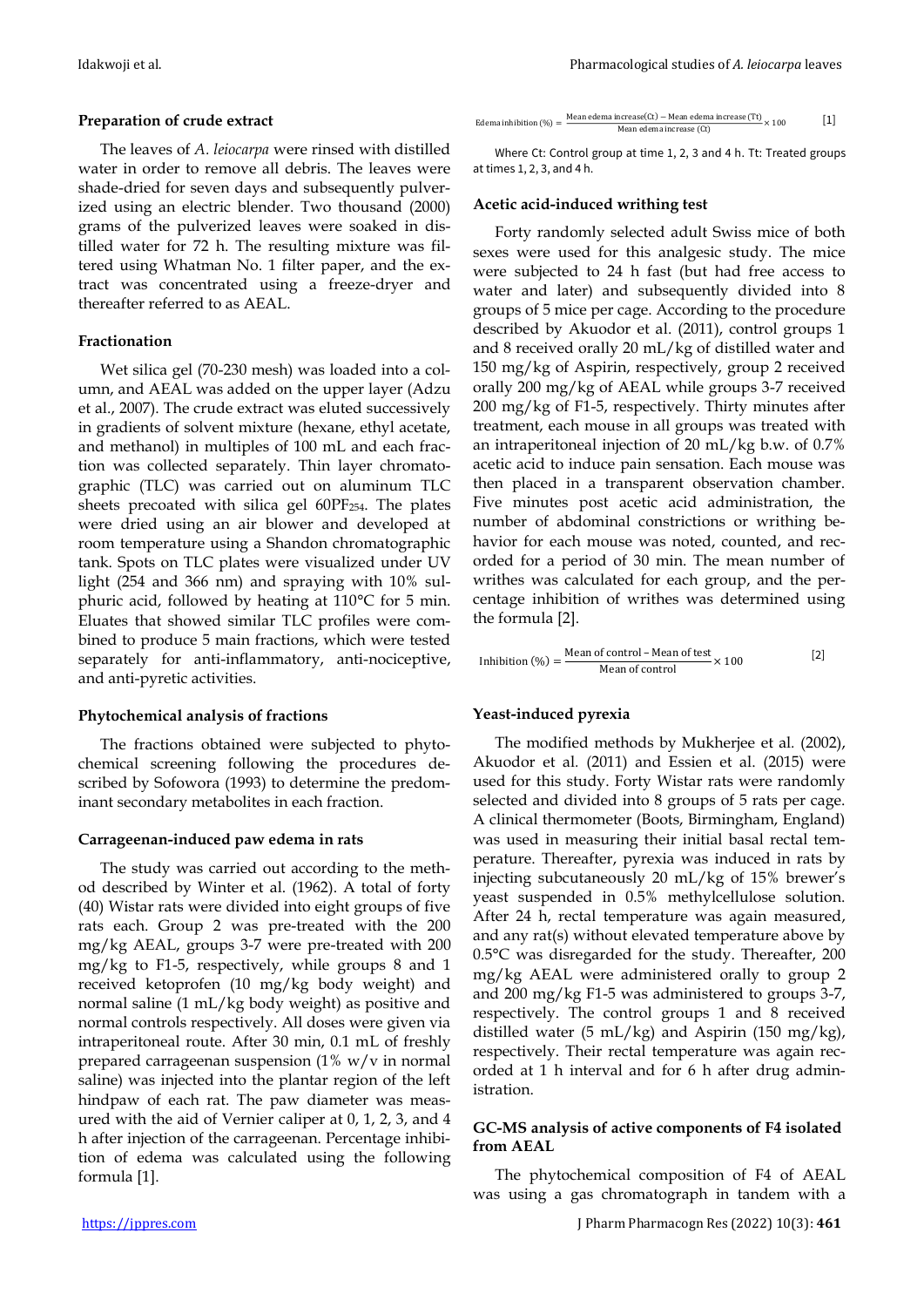mass spectrometer, GC/MS-QP-2010 plus Ultra (Shimadzu, Kyoto Japan using a DB-5 MS fused silica capillary column (30  $\times$  0.25 m internal diameter, film thickness 0.25 µm). For GC-MS detection, an electron ionization system with an ionization energy of 70 eV was used. The carrier gas was helium gas, and the flow rate was 1.2 mL/min. Injector and MS transfer line temperature were set at 260°C and 270°C, respectively. The oven temperature was initially maintained for 2 min and then increased to 210°C at a rate of 8°C/min to 280°C; the hold time was 10 min. Samples were completely dissolved in absolute ethanol, and 0.3 µL was injected through an auto-sampler in the split mode. The split ratio was 1:100. The relative percentage of each constituent was expressed as percentages by peak area normalization. Each component was identified based on its column retention time relative to the computer-based matching of mass spectra with those of standards (NIST and Wiley libraries for GC-MS system).

# **Statistical analysis**

The data obtained from this study were analyzed using IBM Statistical Product and Service Solution (SPSS), version 20 (Chicago, IL). Significant differences in the means were established by the one-way analysis of variance (ANOVA), followed by the Duncan's *post hoc* multiple comparison. The results were expressed as mean ± standard error of replicate determinations. Differences between the means of treated groups and the control were considered significant at p<0.05.

# **RESULTS**

# **Fractionation of AEAL**

After fractionation, eluates that showed similar TLC profiles were combined to afford 5 main fractions (F1-F5). The TLC profiles of the pooled fractions are presented in Table 1.

| <b>Fraction</b> | No. of major TLC spots | <b>R</b> <sub>f</sub> values |
|-----------------|------------------------|------------------------------|
|                 | 2                      | 0.31, 0.52                   |
| 2               | 2                      | 0.73, 0.81                   |
| 3               | 4                      | 0.34, 0.43, 0.61, 0.76       |
| 4               | 2                      | 0.51, 0.81                   |
| 5               | 3                      | 0.43, 0.69, 0.78             |

# **Quantitative phytochemical composition of AEAL and its fractions**

Table 2 presents the quantitative phytochemical composition of AEAL and its fractions. From the result obtained, AEAL and its fractions indicated the presence of phenols, terpenoids, saponins, steroids, glycosides, flavonoids, tannins and alkaloids in varying proportions. Results also showed the presence of these phytochemicals in the fractions but to a lesser extent when compared to AEAL. However, among the fractions, F4 had the highest quantity of these phytochemicals.

# **Anti-inflammatory property of AEAL and its fractions**

Table 3 presents the anti-inflammatory property of AEAL and its fractions. AEAL and its fractions indicated a significant difference (p<0.05) reduction in the carrageenan-induced rat paw edema at each time interval monitored (Table 3). The percentage inhibition of carrageenan-induced rat paw edema by AEAL and its fractions are indicated in Table 4. The results showed that at 200 mg/kg b.w., AEAL produced the highest percentage (61.83%) inhibition of edema followed by F3 and F4 (51.08 and 58.06%, respectively). These effects were comparable to that of ketoprofen (10 mg/kg) (53.23%) after 4 h as shown in Table 4.

# **Acetic acid-induced writhing/abdominal constriction of AEAL and its fractions**

Table 5 shows the effect of AEAL and its fractions (F1-F5) on acetic acid-induced writhing in mice. At a dose of 200 mg/kg b.w., AEAL and its fractions led to significant (p<0.05) decreases in abdominal constrictions (writhes) in mice. The crude extract and F4 produced percentage inhibition of abdominal constrictions of 86.54% and 81.52%, respectively, comparable to Aspirin (85.52%).

# **Brewer's yeast-induced pyrexia effects of AEAL and its fractions**

Table 6 shows the effect of AEAL and its fractions on brewer's yeast-induced pyrexia in rats. Administration of the AEAL and the fractions led to a significant (p<0.05) reduction in pyrexia induced by brewer's yeast. At the dose administered (200 mg/kg b.w., the AEAL and its fractions produced a significant difference (p<0.05) reduction in body temperature after 1 h up to 6 h. The anti-pyretic activity of the extract and the fractions at 200 mg/kg b.w., was comparable to that of Aspirin.

## **Identification of active components of F4**

The GC-MS fingerprint of AEAL F4 (Fig. 2) and chemical composition (Table 7) indicated presence of 5 peaks identified as hexadecanoic acid, 15-methyl-, methyl ester (1.6%) at retention time 33.6 mins, 9 oxabicyclo (6.1.0) cis-nonane, (1.5%) at retention time 37.1 min, cholesterol (64.5%), which retained at 45.5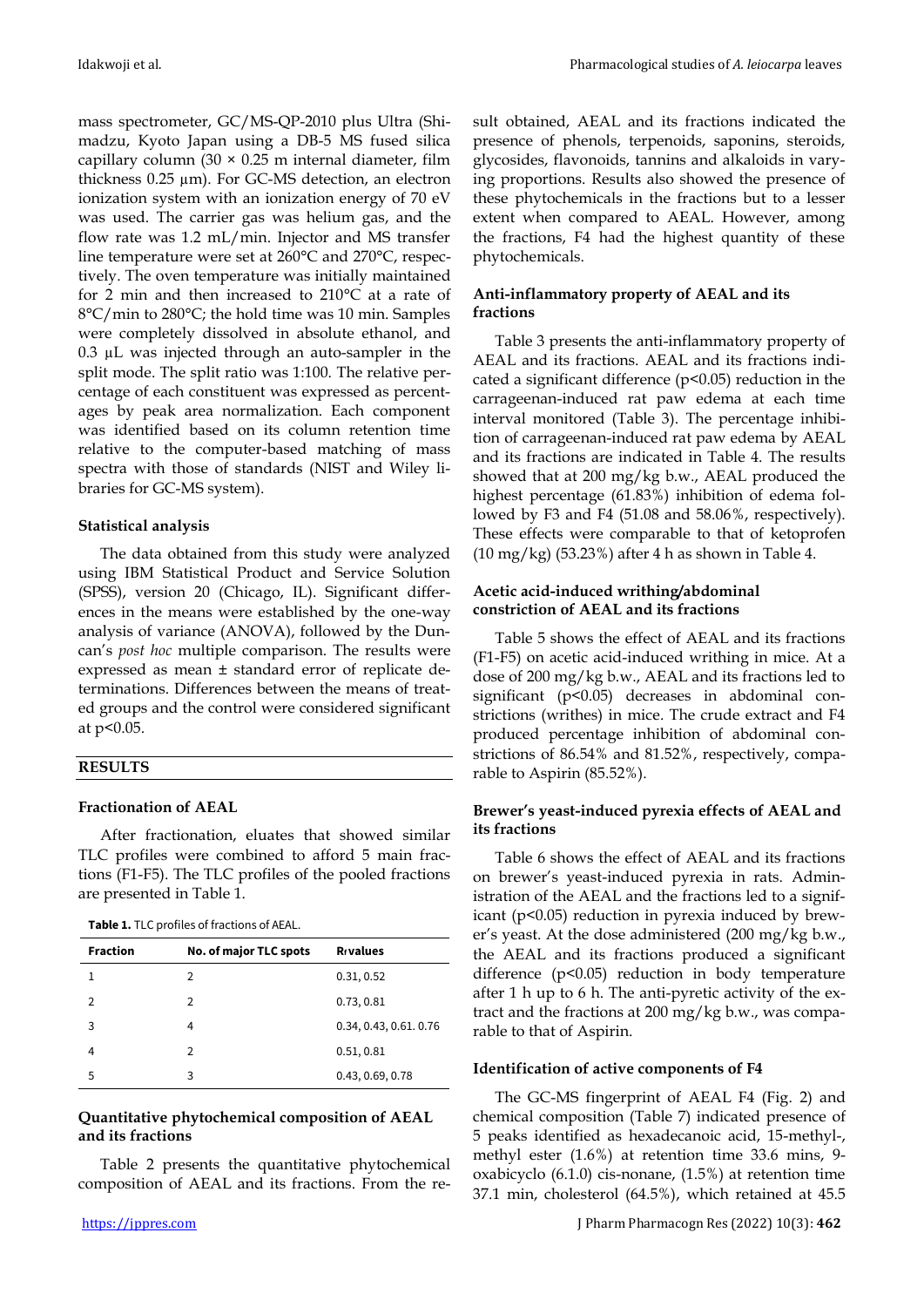|  |  | min, 3-diazo-1-methyl-1,3-dihydro-indol-2-one (1.4%) |  |
|--|--|------------------------------------------------------|--|
|  |  | with retention time 46.5 min, and cholest-4-en-3-one |  |

(31.0%) with retention time of 49.9 min.

| <b>Table 2.</b> Quantitative phytochemical composition (mg/100g) of AEAL and its fractions. |  |  |  |
|---------------------------------------------------------------------------------------------|--|--|--|
|---------------------------------------------------------------------------------------------|--|--|--|

| Phytochemical  | <b>AEAL</b>       | F <sub>1</sub>    | F <sub>2</sub>    | F3                | F <sub>4</sub>    | F5                |
|----------------|-------------------|-------------------|-------------------|-------------------|-------------------|-------------------|
| Phenols        | $9.61 \pm 0.0011$ | $1.56 \pm 0.0043$ | $1.45 \pm 0.0043$ | $1.43 \pm 0.0018$ | $4.46 \pm 0.0055$ | $1.45 \pm 0.0011$ |
| Terpenoids     | $0.91 \pm 0.0026$ | $0.14 \pm 0.0033$ | $0.20 \pm 0.0023$ | $0.86 \pm 0.0013$ | $0.15 \pm 0.0018$ | $0.18 \pm 0.0021$ |
| Saponins       | $2.02 \pm 0.0019$ | $0.03 \pm 0.0028$ | $0.67 \pm 0.0011$ | $0.44 \pm 0.0057$ | $1.23 \pm 0.0023$ | $0.45 \pm 0.0019$ |
| Steroids       | $1.55 \pm 0.0023$ | $0.77 \pm 0.0014$ | $0.34 \pm 0.0022$ | $0.36 \pm 0.0014$ | $0.21 \pm 0.0012$ | $0.10 \pm 0.0010$ |
| Glycosides     | $1.65 \pm 0.0015$ | $0.21 \pm 0.0015$ | $0.15 \pm 0.0010$ | $0.29 \pm 0.0023$ | $1.44 \pm 0.0011$ | $0.11 \pm 0.0018$ |
| Flavonoids     | $6.22 \pm 0.0012$ | $1.11 \pm 0.0020$ | $1.34 \pm 0.0012$ | $0.54 \pm 0.0027$ | $3.32 \pm 0.0018$ | $1.32 \pm 0.0043$ |
| <b>Tannins</b> | $6.88 \pm 0.0081$ | $1.45 \pm 0.0014$ | $1.67 \pm 0.0056$ | $1.57 \pm 0.0018$ | $1.83 \pm 0.0054$ | $4.43 \pm 0.0019$ |
| Alkaloids      | $4.33 \pm 0.0012$ | $1.21 \pm 0.0047$ | $1.27 \pm 0.0012$ | $0.47 \pm 0.0029$ | $0.05 \pm 0.0034$ | $2.55 \pm 0.0056$ |

Data represent the mean  $\pm$  SD, n = 3.

**Table 3.** Anti-inflammatory activity of AEAL and its fractions.

|                       | Mean changes (mm) in paw edema ± standard error of mean |                                  |                                  |                                  |  |  |  |  |
|-----------------------|---------------------------------------------------------|----------------------------------|----------------------------------|----------------------------------|--|--|--|--|
| <b>Treatment</b>      | 1 <sub>h</sub>                                          | 2 h                              | 3 h                              | 4 h                              |  |  |  |  |
| Control (5mL/kg NS)   | $0.182 \pm 0.011$                                       | $0.178 \pm 0.015$                | $0.178 \pm 0.031$                | $0.186 \pm 0.021$                |  |  |  |  |
| <b>AEAL</b>           | $0.131 \pm 0.032$ <sup>***</sup>                        | $0.110 \pm 0.028$ ***            | $0.093 \pm 0.012$ <sup>***</sup> | $0.071 \pm 0.032$ <sup>***</sup> |  |  |  |  |
| F1                    | $0.161 \pm 0.013$ **                                    | $0.158 \pm 0.015$ "              | $0.150 \pm 0.014$ <sup>**</sup>  | $0.099 \pm 0.021$ ***            |  |  |  |  |
| F <sub>2</sub>        | $0.170 \pm 0.015$                                       | $0.168 \pm 0.022$ <sup>*</sup>   | $0.153 \pm 0.018$ <sup>**</sup>  | $0.100 \pm 0.031$ ""             |  |  |  |  |
| F <sub>3</sub>        | $0.146 \pm 0.034$ <sup>**</sup>                         | $0.138 \pm 0.021$ "              | $0.100 \pm 0.026$ ***            | $0.091 \pm 0.013$ "              |  |  |  |  |
| F4                    | $0.137 \pm 0.012$ <sup>***</sup>                        | $0.120 \pm 0.018$ <sup>***</sup> | $0.096 \pm 0.020$ <sup>***</sup> | $0.078 \pm 0.018$ <sup>***</sup> |  |  |  |  |
| F <sub>5</sub>        | $0.156 \pm 0.014$ "                                     | $0.150 \pm 0.023$ "              | $0.132 \pm 0.024$ <sup>**</sup>  | $0.101 \pm 0.024$ <sup>***</sup> |  |  |  |  |
| Ketoprofen (20 mg/kg) | $0.140 \pm 0.019$ **                                    | $0.130 \pm 0.024$ <sup>**</sup>  | $0.099 \pm 0.018$ ""             | $0.087 \pm 0.021$                |  |  |  |  |

Data are expressed as mean ± standard error of mean (n = 5). \*p<0.05, \*\*p<0.01, \*\*\*p<0.001 statistically significant differences with respect to the control. Dose of AEAL and fractions 200 mg/kg b.w.

| <b>Treatment</b>      | Inhibition of edema (%) |       |       |       |  |  |  |
|-----------------------|-------------------------|-------|-------|-------|--|--|--|
|                       | 1 h                     | 2 h   | 3 h   | 4 h   |  |  |  |
| <b>AEAL</b>           | 28.02                   | 38.20 | 47.75 | 61.83 |  |  |  |
| F1                    | 11.54                   | 11.24 | 15.73 | 46.77 |  |  |  |
| F <sub>2</sub>        | 06.59                   | 05.62 | 14.04 | 46.24 |  |  |  |
| F3                    | 19.78                   | 22.47 | 43.82 | 51.08 |  |  |  |
| F4                    | 24.73                   | 32.58 | 46.06 | 58.06 |  |  |  |
| F <sub>5</sub>        | 14.29                   | 15.73 | 25.84 | 45.70 |  |  |  |
| Ketoprofen (20 mg/kg) | 23.08                   | 26.97 | 44.38 | 53.23 |  |  |  |

**Table 4.** Percentage inhibition of carrageenan-induced rat paw edema by AEAL and its fractions.

Dose of AEAL and fractions 200 mg/kg b.w. (n = 5).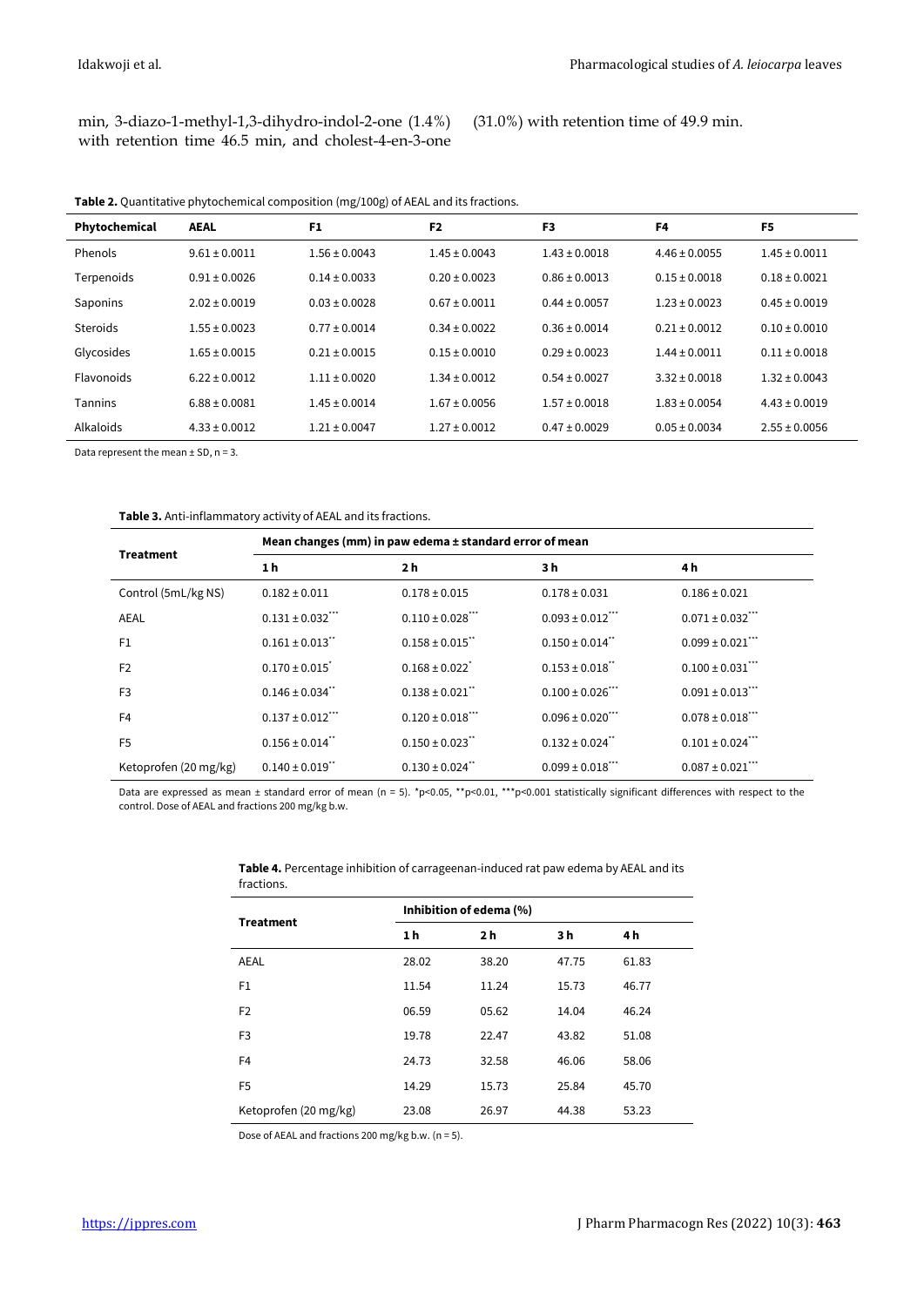| <b>Treatment</b>       | Writhes                       | % Inhibition |
|------------------------|-------------------------------|--------------|
| Control (5ml/kg NS)    | $33.28 \pm 0.54$              | 0.00         |
| AEAL                   | $4.48 \pm 0.13$ *             | 86.54*       |
| F <sub>1</sub>         | $15.22 \pm 0.21$ *            | $54.27*$     |
| F <sub>2</sub>         | $14.15 \pm 0.26*$             | 57.48*       |
| F <sub>3</sub>         | $16.40 \pm 0.18$ <sup>*</sup> | $50.72*$     |
| F4                     | $6.15 \pm 0.23$ *             | $81.52*$     |
| F <sub>5</sub>         | $11.89 \pm 0.36*$             | $64.27*$     |
| Aspirin (20 mg/kg b.w) | $4.82 \pm 0.31$ *             | $85.52*$     |

**Table 5.** Effect of the administration of AEAL and its fractions on acetic acidinduced writhing in mice.

Data are expressed as mean  $\pm$  standard error of mean (n = 5). \*p<0.05 statistically significant differences with respect to the control. Dose of AEAL and fractions 200 mg/kg b.w.

**Table 6.** Effect of the administration of AEAL and its fractions on Brewer's yeast-induced pyrexia in rats.

| <b>Treatment</b>       | 0 h              | 1 h                | 2 <sub>h</sub>     | 3 h                           | 4 h                           | 5 h                | 6 h                           |
|------------------------|------------------|--------------------|--------------------|-------------------------------|-------------------------------|--------------------|-------------------------------|
| Control (NS) (5 mL/kg) | $37.41 \pm 0.05$ | $37.63 \pm 0.21$   | $37.58 \pm 0.16$   | $37.23 \pm 0.28$              | $37.45 \pm 0.23$              | $37.77 \pm 0.41$   | $37.28 \pm 0.45$              |
| AEAL                   | $37.23 \pm 0.34$ | $36.08 \pm 0.11^*$ | $37.45 \pm 0.12^*$ | $36.38 \pm 0.07$ *            | $36.48 \pm 0.15^*$            | $36.36 \pm 0.06*$  | $35.88 \pm 0.12^*$            |
| F1                     | $37.44 \pm 0.26$ | $37.01 \pm 0.22$ * | $36.23 \pm 0.09*$  | $36.42 \pm 0.05^*$            | $36.34 \pm 0.09*$             | $35.31 \pm 0.06*$  | $35.41 \pm 0.15$ <sup>*</sup> |
| F <sub>2</sub>         | $37.80 \pm 0.13$ | $37.08 \pm 0.11$ * | $37.19 \pm 0.09*$  | $36.28 \pm 0.15^*$            | $36.11 \pm 0.13$ <sup>*</sup> | $36.08 \pm 0.08^*$ | $35.99 \pm 0.08^*$            |
| F <sub>3</sub>         | $37.55 \pm 0.06$ | $36.71 \pm 0.14*$  | $37.23 \pm 0.08^*$ | $36.88 \pm 0.14^*$            | $36.23 \pm 0.06^*$            | $35.23 \pm 0.07$ * | $35.82 \pm 0.09*$             |
| F <sub>4</sub>         | $37.48 \pm 0.07$ | $37.20 \pm 0.05^*$ | $36.23 \pm 0.08^*$ | $36.48 \pm 0.11$ <sup>*</sup> | $36.33 \pm 0.15^*$            | $36.75 \pm 0.03*$  | $35.48 \pm 0.02^*$            |
| F <sub>5</sub>         | $37.78 \pm 0.06$ | $37.39 \pm 0.05^*$ | $36.44 \pm 0.05^*$ | $36.61 \pm 0.09$ <sup>*</sup> | $36.36 \pm 0.05^*$            | $35.33 \pm 0.04*$  | $35.38 \pm 0.11^*$            |
| Aspirin (20 mg/kg)     | $37.34 \pm 0.07$ | $37.50 \pm 0.09^*$ | $36.88 \pm 0.11^*$ | $36.76 \pm 0.05^*$            | $36.34 \pm 0.56^*$            | $35.88 \pm 0.08^*$ | $35.22 \pm 0.17$ *            |

Data are expressed in °C as mean ± standard error of mean (n = 5). \*p<0.05 statistically significant differences with respect to the control. NS: normal saline; dose of AEAL and fractions 200 mg/kg b.w.

| Peak<br>No. | Retention<br>time (min) | Area<br>(%) | Name of compound                            | Ref    | <b>CAS</b>  | Quality |
|-------------|-------------------------|-------------|---------------------------------------------|--------|-------------|---------|
|             | 33.6281                 | 1.6272      | Hexadecanoic acid, 15-methyl-, methyl ester | 144336 | 006929-04-0 | 74      |
|             | 37.1472                 | 1.5158      | 9-Oxabicyclo[6.1.0] nonane, cis-            | 11674  | 004925-71-7 | 37      |
| 3           | 45.5413                 | 64.4608     | Cholesterol                                 | 231246 | 000057-88-5 | 98      |
| 4           | 46.5426                 | 1.3785      | 3-Diazo-1-methyl-1,3-dihydro-indol-2-one    | 42696  | 003265-14-3 | 35      |
| 5           | 49.8614                 | 31.0177     | Cholest-4-en-3-one                          | 229991 | 000601-57-0 | 99      |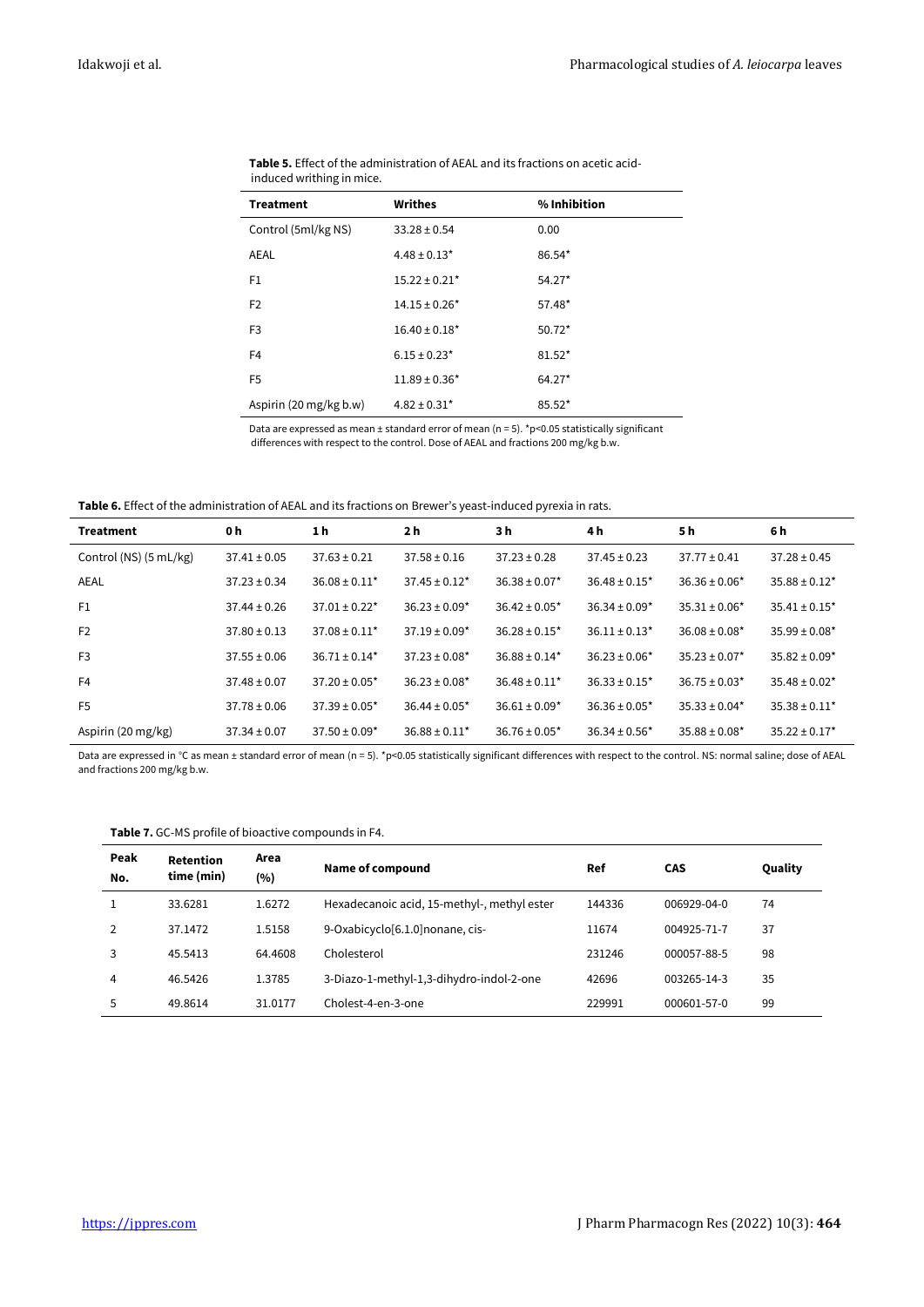

#### **DISCUSSION**

Our previous study on the leaf extract of *A. leiocarpa* reported relevant anti-nociceptive and anti-pyretic activities (Idakwoji et al., 2019). This observation as well as the traditional use, encouraged us to extend our study by partially purifying and evaluating its fractions using *in vivo* models of inflammation, nociception and pyrexia.

The crude aqueous extract of *A. leiocarpa* was fractionated successively using gradients of solvent mixture (hexane, ethyl acetate, and methanol) and eluates that showed similar TLC profiles were combined to afford 5 major fractions (F1-F5). Preliminary phytochemical analysis revealed the presence of phenols, terpenoids, saponins, steroids, glycosides, flavonoids, tannins and alkaloids. SF4, which gave the best activity in the anti-inflammatory and anti-nociceptive studies, appeared to have the highest concentration of the phytochemicals among the fractions.

The anti-inflammatory activity of the fractions of *A. leiocarpa* was evaluated using the carrageenaninduced paw edema test. The edema induced by carrageenan corresponds to the acute phase of inflammation in which various mediators operate to produce the inflammatory response. Carrageenan-induced paw edema occurs in two phases (early and late phase). The early phase begins after the administration of the irritant and lasts for an hour. It is characterized by the release of serotonin, histamine, and bradykinins (Samriti et al., 2016). Non-steroidal antiinflammatory drugs such as indomethacin or Aspirin do not inhibit this phase. The late phase occurs from

the second to the fourth hour after the administration of the irritant and is ascribed to the release of prostaglandins, oxygen-derived free radicals, lysosome enzymes, and proteases. Most drugs show their antiinflammatory response at this phase (Samriti et al., 2016). Moreover, carrageenan-induced edema is a standard experimental model for assessing the antiinflammatory activities of natural products as well as synthetic chemical compounds (Samriti et al., 2016). The crude extract and fractions of *A. leiocarpa*s lightly inhibited inflammation in the early phase and significantly inhibited it in the late phase, with the highest anti-inflammatory effect of 24.73% and 58.06% respectively produced by F4. The herbal extract's ability to reduce paw edema in both phases of the carrageenaninduced edema in mice suggests the active principles of the herbal extract in inhibiting the release or action of the early and late phase mediators of inflammation suppressing edema. The active principles with good anti-inflammatory potential include flavonoids, terpenoids, saponins, and tannins. Flavonoids and saponins may have acted synergistically to reduce inflammation by inhibiting key enzymes such as cyclooxygenase, lipoxygenase, and nitric oxide synthase, which are involved in the production of inflammatory mediators and metabolism of arachidonic acid.

The fractions of *A. leocarpus* also possess antinociceptive activity, as evident in this study. The acetic acid-induced writhing test is a well-established experiment to investigate the peripheral analgesic activity of drugs. Evidence suggests that the pain caused by acetic acid is due to the secretion of endog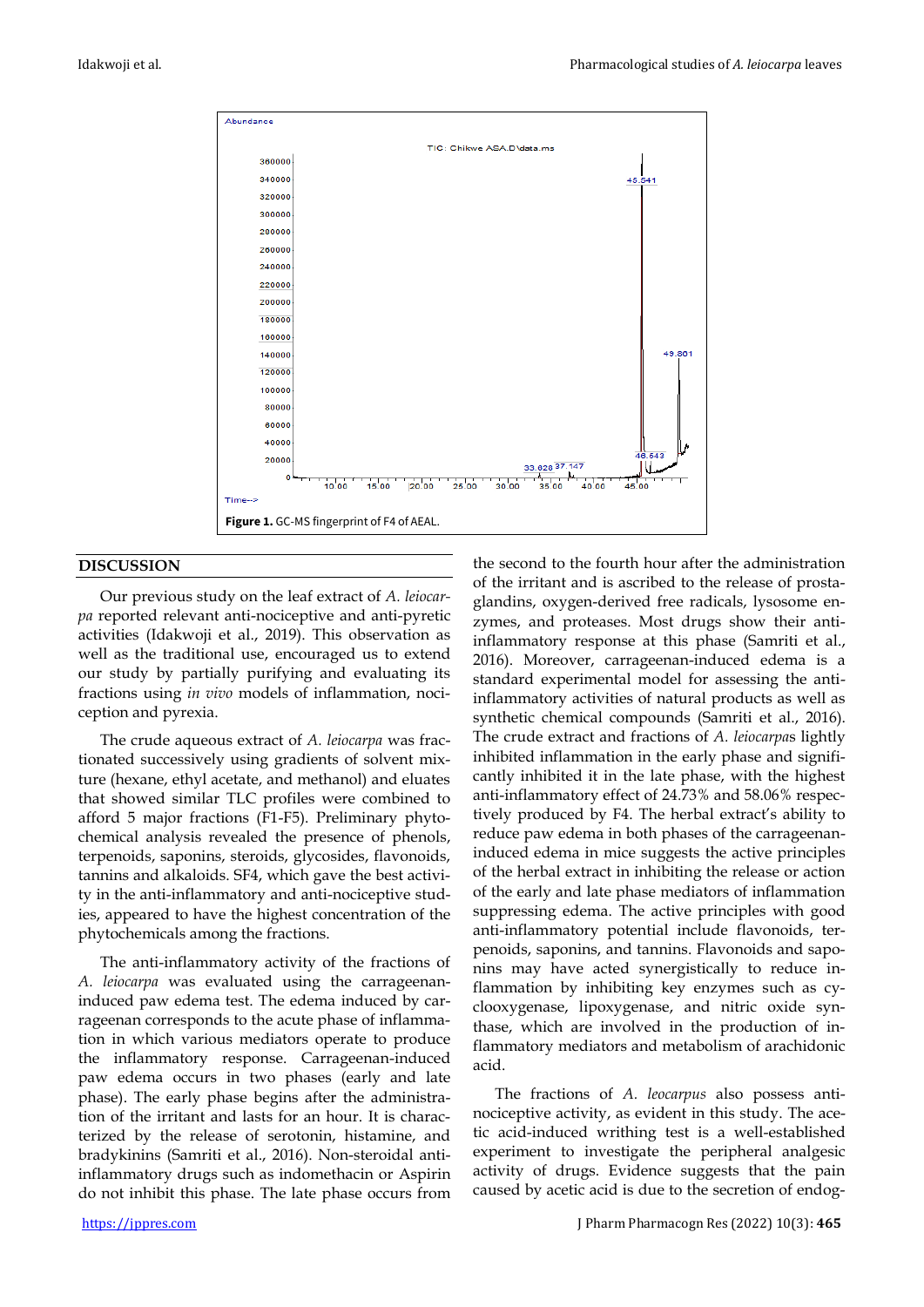enous substances and pain mediators, such as bradykinin, serotonin, substance P, histamine, prostaglandins (PGE2 and PGF2α), and pro-inflammatory cytokines including tumor necrosis factor-α (TNF-α), interleukin-1β (IL-1β), and IL-8, which activate and sensitize peripheral nociceptive neurons (Hijazi et al., 2017; Gaber et al., 2020). Our study shows that all the fractions reduced the abdominal contractions of the mice with the greatest inhibition (81.52%) produced by F4. This was comparable to the inhibition (85.52%) produced by the standard drug Aspirin. The significant reduction in acetic acid-induced writhes by F4 suggests that the analgesic effect may be peripherally mediated via the inhibition of synthesis and release of PGs and other endogenous substances.

Pyrexia begins whenever exogenous or/and endogenous stimuli, which may include pyrogens are exposed to host cells-monocytes and macrophages (Arai et al., 1990). Formation of cascade of other pyrogenic cytokines like interleukin-1, TNF-α, and interleukin-6, among others follow. As a result of an interaction of cytokines and their receptors in the preoptic region of the anterior hypothalamus, phospholipase A is activated to catalyze arachidonate (substrate for COX), leading to the synthesis of prostaglandins, that could further trigger the temperature to be elevated. The fractions of *A. leiocarpa* exhibited significant antipyretic activity against Brewer's yeast-induced pyrexia. The phytochemicals steroids, tannins, alkaloids, flavonoids, saponins, and terpenoids detected in the fractions are associated with good anti-pyretic activity. Steroids, tannins, alkaloids and terpenoids are predominant inhibitors of PG synthetase, while flavonoids inhibit the production of tumor necrosis factor-α, which stimulates the synthesis of PGE2 necessary for fever induction. In addition, saponins inhibit the enzymes cyclooxygenase and phospholipase  $A_2$ , which are involved in developing pyrexia (Kumar et al., 2015; Kamau et al., 2016). Hence, the fractions of *A. leiocarpa* showing high efficacy similar to Aspirin in inhibiting the elevated temperature in the yeastinduced fever model suggests a similar possible mechanism of action.

Observations from the anti-inflammatory, antinociceptive and anti-pyretic studies revealed that, among the fractions, F4 was the most potent. On this note, F4 was selected and subjected to GC-MS analysis to identify the active principles. The GC-MS analysis revealed a number of bioactive compounds (Table 7), which might have directly or indirectly contributed to the anti-inflammatory, anti-nociceptive and anti-pyretic activity of the aqueous leaf extract of *A. leiocarpa*. The compound 3-diazo-1-methyl-1,3 dihydro-indol-2-one is a derivative of indolone. Indole-indolone is an important scaffold in the field of

medicinal chemistry. Indole derivatives have been reported to possess significant pharmacological activities. Derivatives of indole have been used as antiinflammatory, analgesic and anti-pyretic agents (Rani et al., 2004; Lamie et al., 2016). Schiff bases have been reported to possess various pharmacological activities, e.g., anti-inflammatory activity (Bhat et al., 2015) anti-tubercular activity (Bhat et al., 2011; Sharar et al., 2017) and anticonvulsant activity (Bhat and Al-Omar, 2011). Indomethacin is an NSAID and one of the indole acetic acid derivatives, which are known to cause ulcers for its users. However, its safety profile has been improved by chemical modifications (Amir and Kumar, 2005). This has shown that modification by synthesis has a high possibility to provide derivatives with significant anti-inflammatory activity and fewer side effects. Also, hexadecanoic acid methyl ester was implicated in the anti-inflammatory effect of *Jatropha curcas* L. roots (Othman et al., 2015) as several reports implicated the role of saturated fatty acids in regulating the inflammatory process (Rajeswari et al., 2012; Vasudevan et al., 2012).

# **CONCLUSION**

From the data obtained in our study, F4 of *A. leiocarpa* possesses significant anti-inflammatory, antinociceptive and anti-pyretic activities in the animal model studied. This we accrue to the presence of the identified compounds such as 3-diazo-1-methyl-1, 3 dihydro-indol-2-one. Through synergistic and/or additive pharmacological effects, the bioactive compounds present in F4 might have contributed to the anti-inflammatory, anti-nociceptive and anti-pyretic properties of the aqueous extract of *A. leiocarpa* leaves.

## **CONFLICT OF INTEREST**

The authors declare no conflicts of interest.

## **ACKNOWLEDGMENTS**

This research did not receive any specific grant from funding agencies in the public, commercial, or not-for-profit sectors.

#### **REFERENCES**

- Adigun JO, Amupitan JO, Kelly DR (2000) Isolation and investigation of antimicrobial effect of 3,4,3-tri-*O*methylflavellagic acid and its glucoside from *Anogeissus leiocarpa*. Bull Chem Soc Ethiop 14: 169–174.
- Adzu B, Haruna AK, Salawu OA, Sule A (2007) Bioassayguided evaluation of the antidiarrhoeal potentials of *Zizyphusspina-christi* root bark in rats. Int J Biol Chem 1: 15–20.
- Akuodor GC, Anyalewechi AN, Udoh FV, Okoro NC, Akpan JL, Gwotmut MD, Iwuanyanwu TC, Osunkwo UA (2011) Pharmacological evaluation of *Verbena*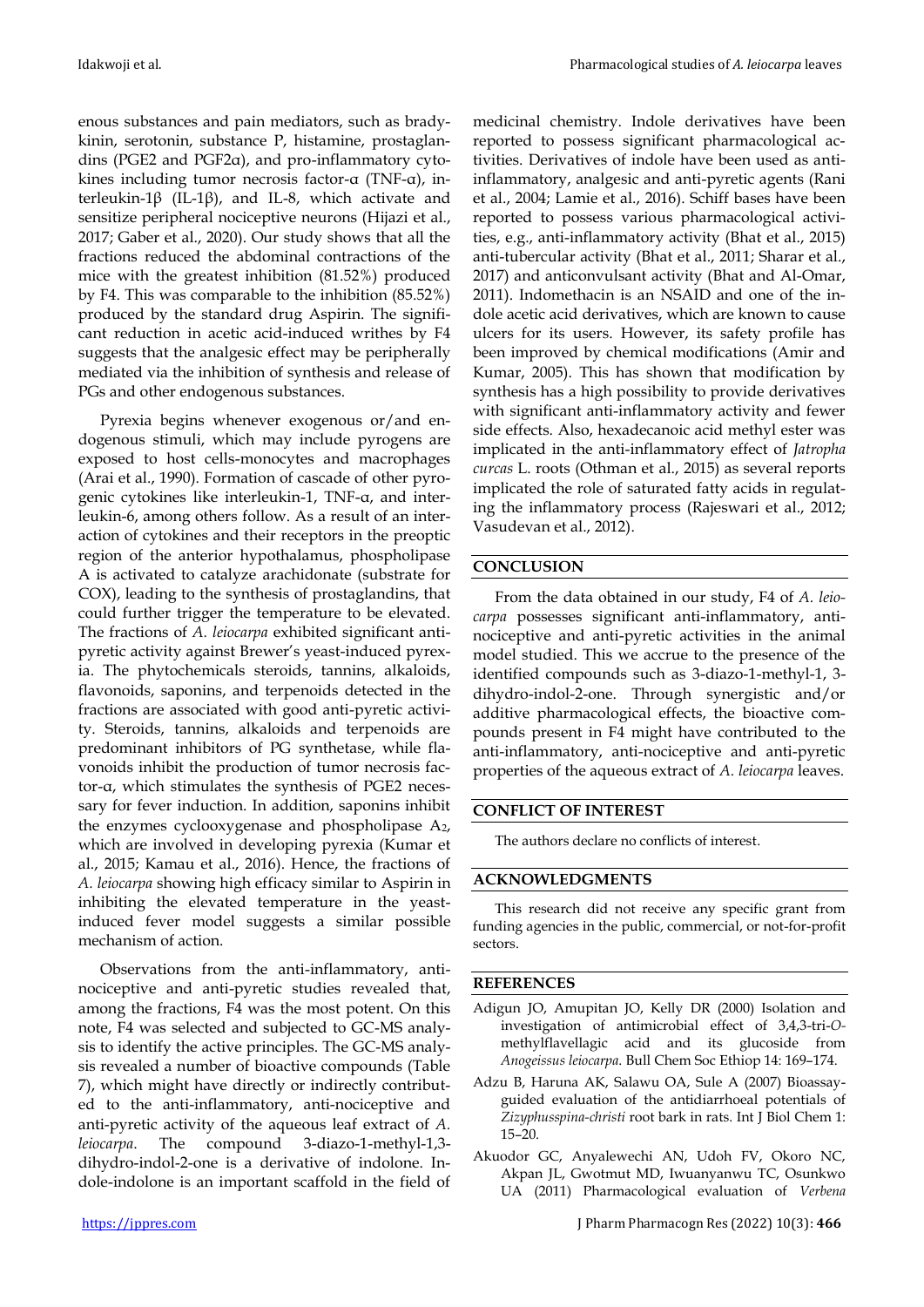*hastata* leaf extract in the relief of pain and fever. Adv Pharmacol Toxicol 12: 1–8.

- Almgeer UM, Muhammad NM, Hafeez UK, Safirah M, Muhammad NHM, Taseer A (2015) Evaluation of antiinflammatory, analgesic and anti-pyretic activities of *Thymus serphyllum* Linn. in mice. Acta Pol Pharm 72: 113–118.
- Amir M, Kumar S (2005) Anti-inflammatory and gastrosparing activity of some new indomethacin derivatives. Arch Pharm 338: 24–31.
- Arai KF, Lee A, Miyajima S, Miyatake NA, Yokota T (1990) Cytokines: Coordinators of immune and inflammatory responses. Annu Rev Biochem 59: 783–836.
- Atawodi SE, Adekunle OO, Bala I (2011) Antioxidant, organ protective and ameliorative properties of methanol extract of *Anogeissus leiocarpa* leaf against carbon tetrachloride-induced liver injury. Int J Pharm Sci Res 2: 1443–1448.
- Batawila K (2005) Antifungal activities of five Combretaceae used in Togolese traditional medicine. Fitoterapia 76: 264–268.
- Bhat MA, Al-Omar MA (2011) Synthesis, characterization and *in vivo* anticonvulsant screening of Schiff bases of phthalimide. Acta Pol Pharm Drug Res 68: 375–380.
- Bhat MA, Al-Omar MA, Ansari MA, Zoheir KMA, Imam F, Attia SM, Bakheet SA, Nadeem A, Korashy HM, Voronkov A (2015) Design and synthesis of N-arylphthalimides as inhibitors of glucocorticoid-induced TNF receptor-related protein, pro-inflammatory mediators and cytokines in carrageenan-induced lung inflammation. J Med Chem 58: 8850–8867.
- Burkill HM (1985) The Useful Plants of Tropical Africa*.* Vol. 1, 2nd ed. Kew: Royal Botanical Garden.
- Deghrigue M, Festa C, Ghribi L, D'Auria MV, Marino SD, Jannet HB, Bouraoui A (2015) Anti-inflammatory and analgesic with gastroprotective effect of semi-purified fractions and isolation of pure compounds from Mediterranean gorgonian *Eunicella singularis*. Asian Pac J Trop Med 8: 606–611.
- Essien AD, Akuodor GC, Essien EA, Asika EC, Chilaka KC, Nwadum SK (2015) Evaluation of anti-pyretic potential of the ethanolic leaf extract of *Salacia lehmbachii* Loes. Asian J Med Sci 7: 22–25.
- Etuk EU, Mohammed BJ (2009) Informant consensus selection method: A reliability assessment on medicinal plants used in north western Nigeria for the treatment of diabetes mellitus. Afr J Pharm Pharmacol 3(10): 496– 500.
- Gaber A, Alsnie WF, Kumar DN, Refat MS, Saied EM (2020) Novel papaverine metal complexes with potential anticancer activities. Molecules 25: 5447.
- Hijazi MA, El-Mallah A, Ellakany A (2017) Evaluation of analgesic activity of *Papaver libanoticum* extract in mice: involvement of opioids receptors. Evid-Based Complement Altern Med 17: 8935085.
- Idakwoji PA, Agatemor UM, Akuba BO, Oniemola JM, Momoh TB (2019) Effect of aqueous leaf extract of *Anogeissus leiocarpa* against experimental models of pain and pyrexia. Int J Adv Res Biol Sci 6: 181–188.
- Idakwoji PA, Ekpo DE, Joshua PE, Njoku OU, Nwodo OFC (2021b) Ethanol extract of *Tephrosia bracteolata* leaves and its fractions ameliorates alloxan-induced diabetes and its associated complications in Wistar rat model. Int J Diabetes Dev Ctries 41: 456–468.
- Idakwoji PA, Joshua PE, Asamodu RO, Njoku OU, Nwodo OFC (2021a) Antidiabetic activity, phytochemical and proximate compositions of different extracts of *Tephrosia bracteolata* leaves. Asian J Plant Sci 20: 291– 299.
- Kamau JK, Nthiga PM, Safari VC, Njagi SM, Mwonjoria JK, Ngugi P (2016) Anti-pyretic properties of methanolic stem bark extract of *Acacia hockii* De Wild and *Kigelia Africana* (Lam) Benth in Wistar rats. J Pharmacogn Nat Prod 2: 3.
- Kumar SA, VenkatarathanammaV, Saibabu NV, Ram SK (2015) Anti-pyretic activity of Annona plant leaves on brewer's yeast induced febrile rats. Asian J Pharm Clin Res 8: 210–212.
- Lahlou M (2013) The success of natural products in drug discovery. Pharmacol Pharm 4: 17–31.
- Lamie PF, Ali WAM, Bazgier V, Rárová L (2016) Novel Nsubstituted indole Schiff bases as dual inhibitors of cyclooxygenase-2 and 5-lipoxygenase enzymes: synthesis, biological activities *in vitro* and docking study. Eur J Med Chem 123: 803–813.
- Mukherjee K, Sahaand BP, Mukherjee PK (2002) Evaluation of anti-pyretic potential of *Leucas lavandulaefolia* (*Labiatae*) aerial part extract. Phytother Res 16: 686–688.
- National Research Council (1996) Institute for Laboratory Animal Research. Guide for the Care and Use of Laboratory Animals. Washington (DC): National Academies Press (US).
- Othman AR, Abdullah N, Ahmad S, Ismail IS, Zakaria MP (2015) Elucidation of in-vitro anti- 35 inflammatory bioactive compounds isolated from *Jatropha curcas* L. plant root. BMC Complement Altern Med 15: 11.
- Rajeswari G, Murugan M, Mohan VR (2012) GC-MS analysis of bioactive components of *Hugonia mystax* L. (*Linaceae*). Res J Pharm Biol Chem Sci 3: 301.
- Rani P, Srivastava VK, Kumar A (2004) Synthesis and antiinflammatory activity of heterocyclic indole derivatives. Eur J Med Chem 39: 449–452.
- Samriti F, Sharma S, Sati B, Pathak AK (2016) Comparative analysis of analgesic and anti-inflammatory activity of bark and leaves of *Acacia ferruginea* DC*.* Beni-Suef Univ J Basic Appl Sci 5: 70–78.
- Sharar M, Saied EM, Rodriguez MC, Arenz C, Montes-Bayon M, Linscheid MW (2017) Elemental labeling and mass spectrometry for the specific detection of sulfenic acid groups in model peptides: a proof of concept. Anal Bioanal Chem 409: 2015–2027.
- Sofowora AO (1993) Medicinal plants and traditional medicine in Africa. 2nd ed. Ibadan, Nigeria: Spectrum Books Limited.
- Vasudevan A, Kalarickal VD, Pradeep KM, Madathilkovilakathu H (2012) Anti-inflammatory property of n-hexadecanoic acid: structural evidence